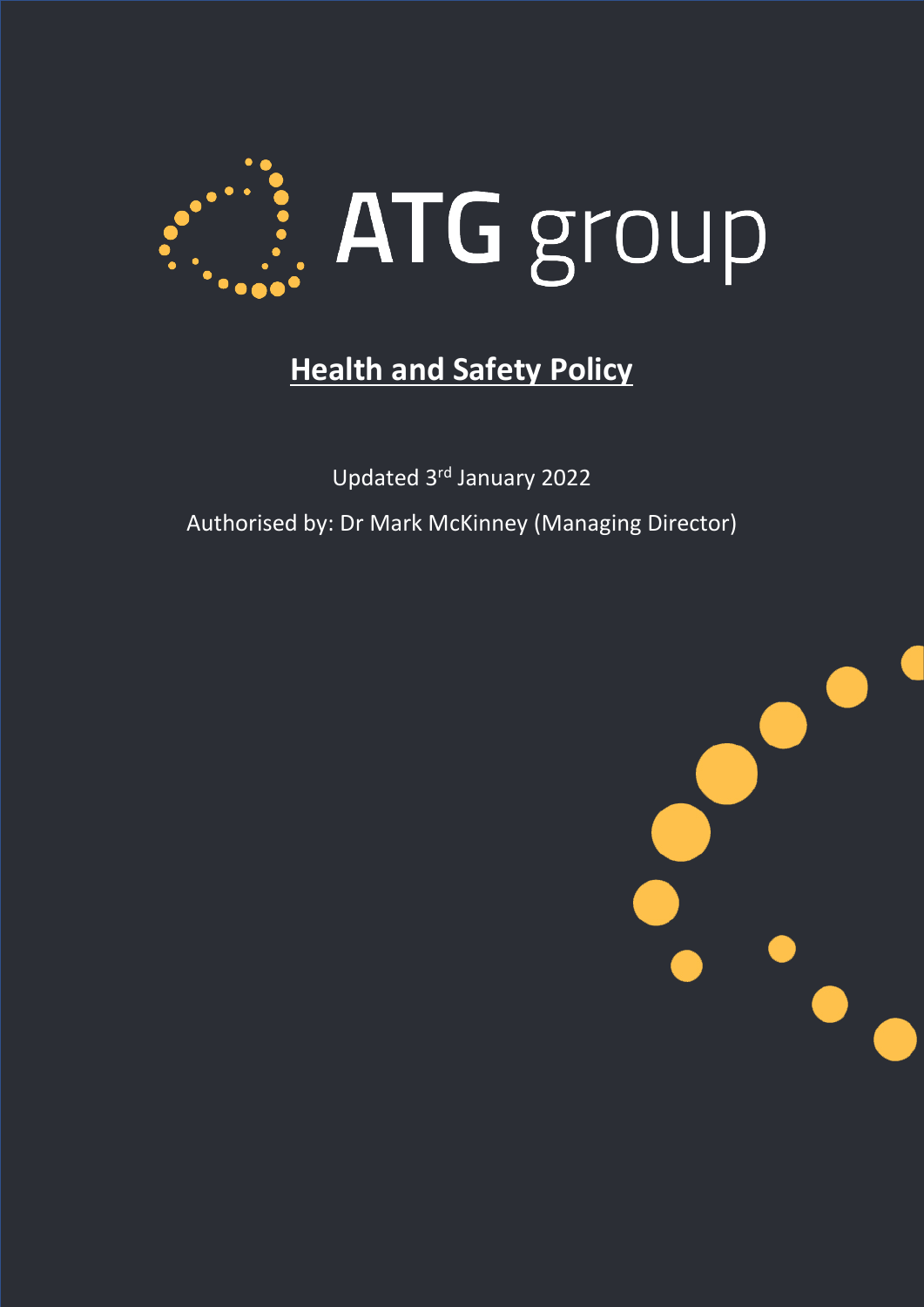

## Contents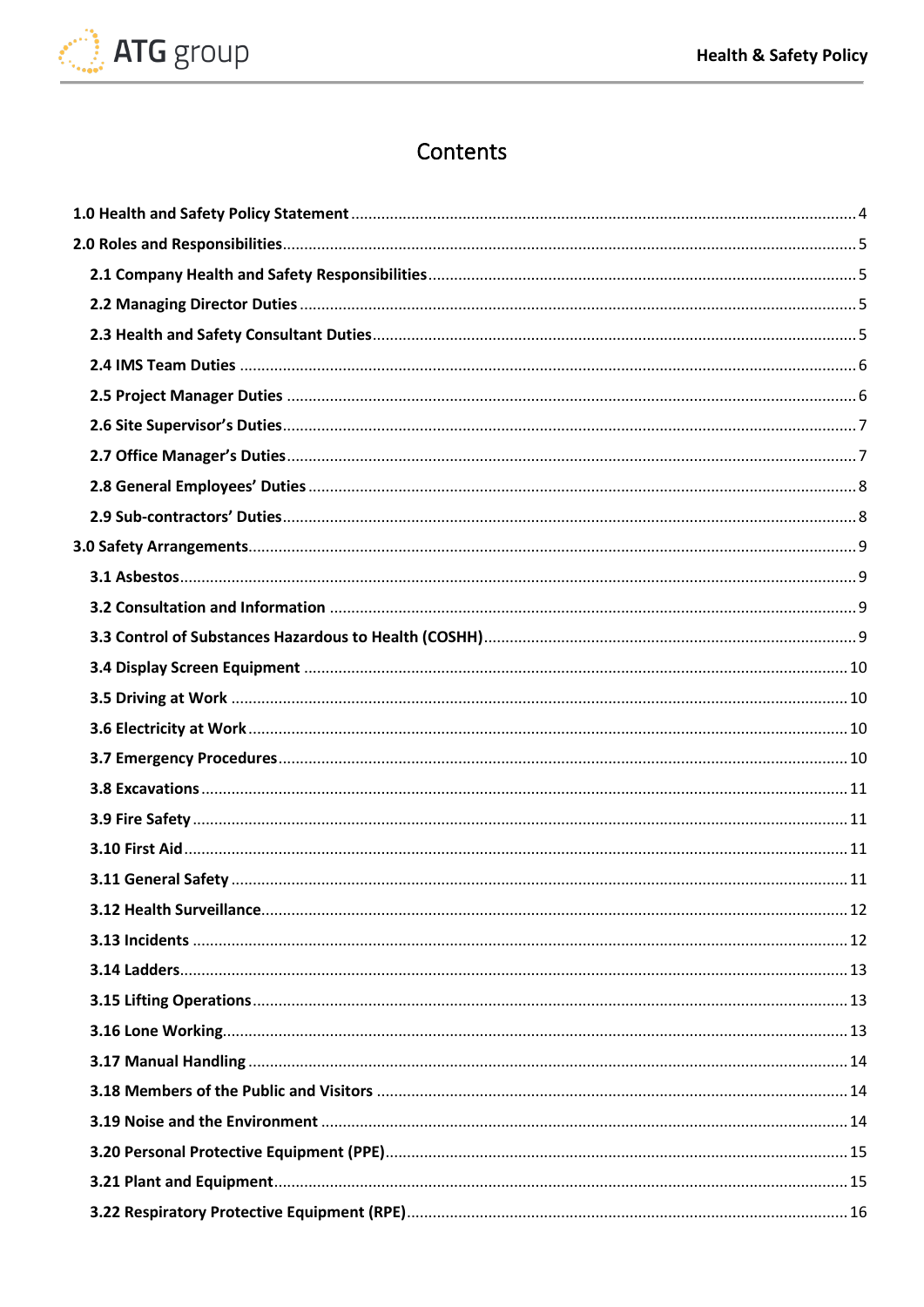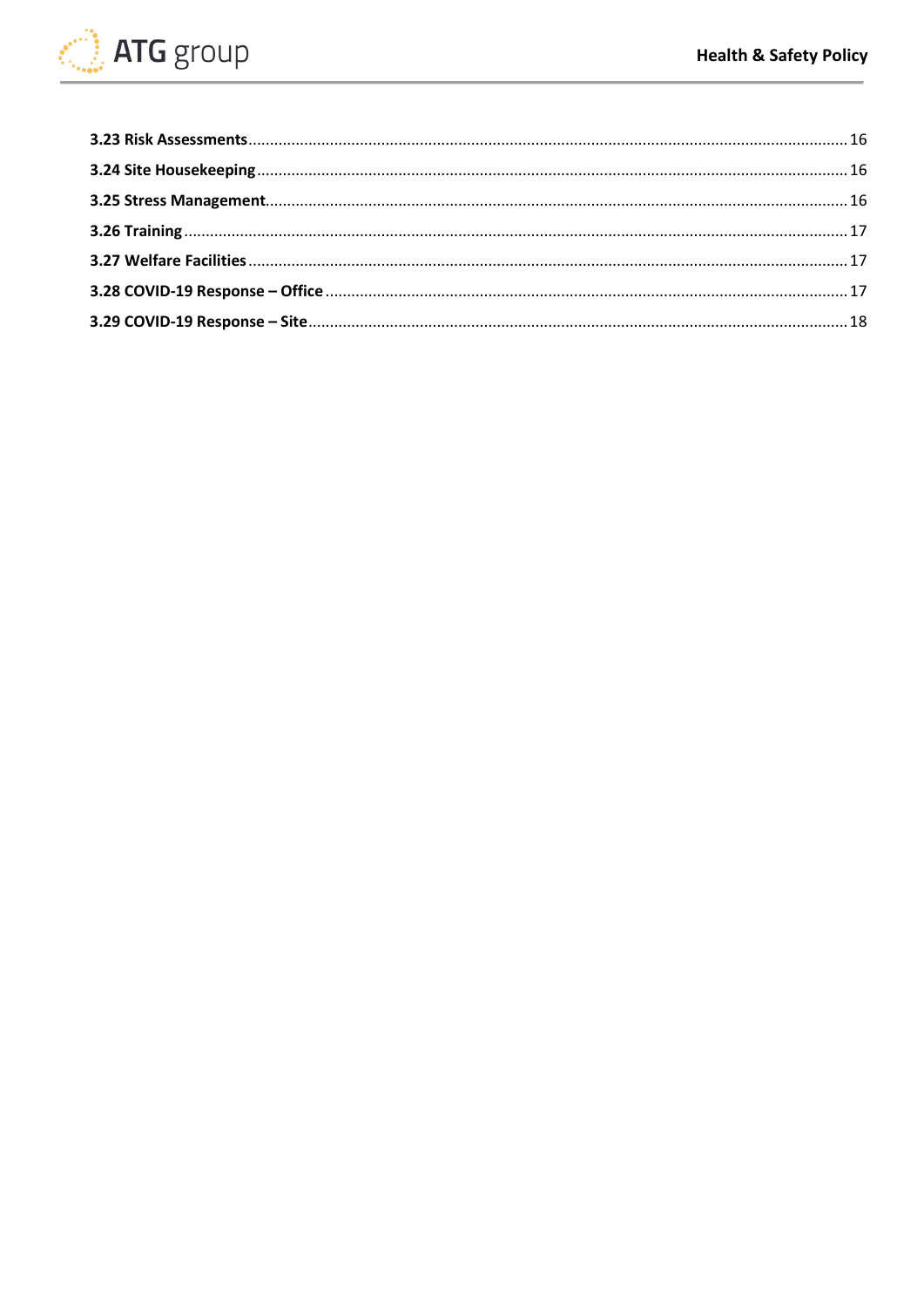

## 1.0 Health and Safety Policy Statement

<span id="page-3-0"></span>This Health and Safety Policy and its associated procedures applies to all activities of ATG Group, wherever work is carried out and is to be followed by all workers as well as any nominated parties working on the Company's behalf.

This Health and Safety Policy is also communicated to customers & suppliers and is made available to other interested parties as required and appropriate.

In line with this Policy, ATG Group will endeavour to:

- Continue to fully meet the requirements of ISO 45001
- Comply as a minimum with all relevant health and safety legislation as well as other health and safety requirements
- Set, monitor, and attain objectives and targets for managing our health and safety performance to ensure strict control over all services, processes, and facilities
- Ensure that all employees and subcontractors as far as reasonably practicable, are provided with a safe place of work and that all the provisions of health, safety, welfare, fire, and environmental legislation are met
- Ensure all necessary steps are taken to guarantee the health and safety of other persons, including the public
- Continually improve on company response to all aspects of H&S

ATG Group considers that its key aims and objectives for the delivery of health and safety are:

- Suitable and sufficient risk assessments
- Implementation of identified controlled measures
- Ensuring that all accidents, incidents and near misses are reported, reviewing all such reports, and ensuring that a full investigation is carried out and appropriate action taken, where necessary
- Maintain a training matrix
- Provide welfare and first aid facilities
- Encouraging participation and feedback on safety issues through safety meetings
- Review this policy on a regular basis
- Bring this policy to the attention of all our workers and interested parties
- Improve staff morale and enhance company reputation

Its processes are described and controlled in its Health and Safety Management System and all its activities are carried out in accordance with this documentation.

Every employee is expected to adhere to the spirit as well as the letter of this policy.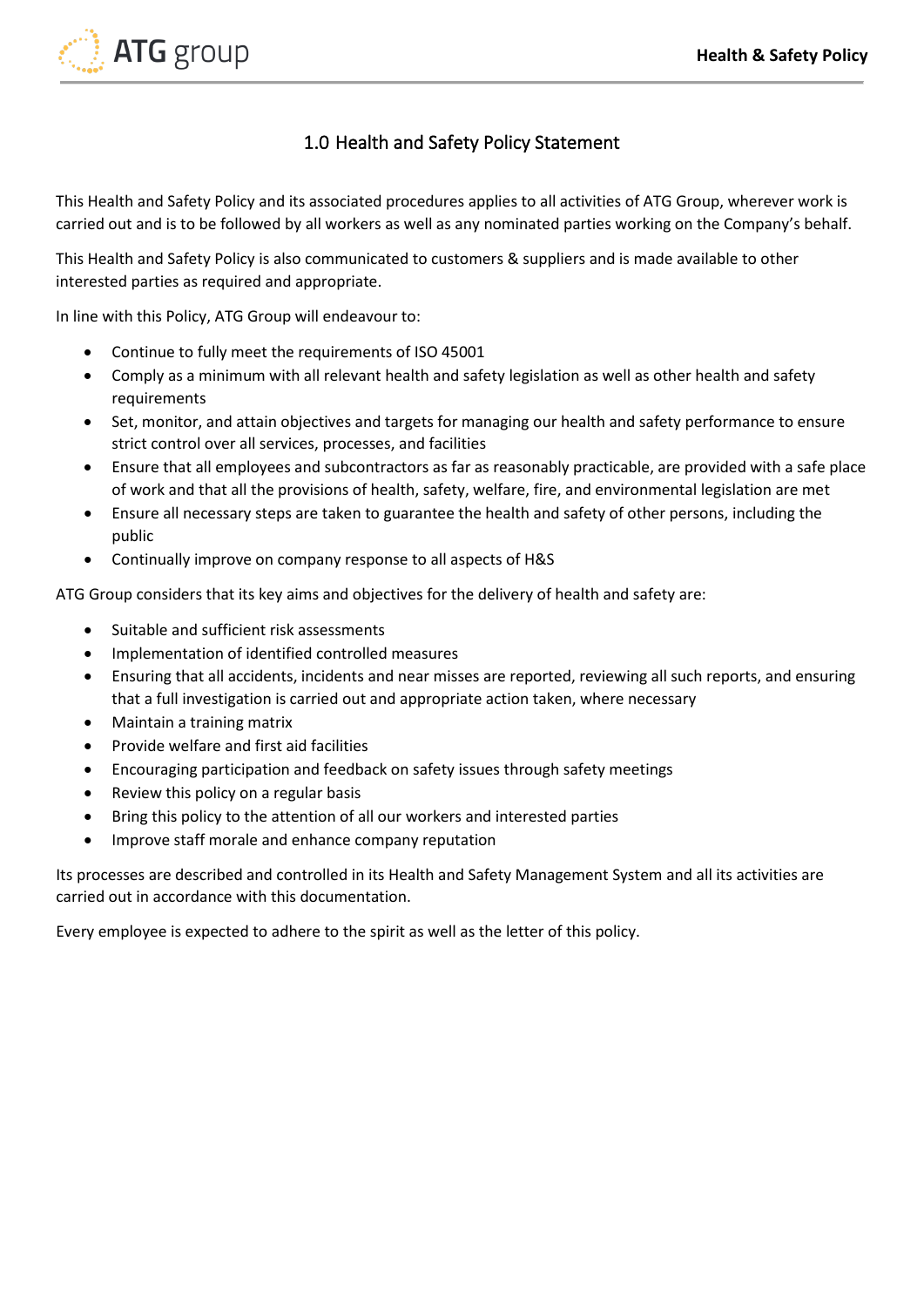

## 2.0 Roles and Responsibilities

### <span id="page-4-1"></span><span id="page-4-0"></span>2.1 Company Health and Safety Responsibilities

The Company Directors recognise that under the Health and Safety Legislation of Northern Ireland that they are ultimately legally responsible for the Health, Safety and Welfare of employees, and for the implementation of this health and safety policy and associated arrangements within ATG Group.

ATG Group hire the services of an external health and safety consultant to ensure that all our operations are compliant with legislative requirements.

#### <span id="page-4-2"></span>2.2 Managing Director Duties

- Ensure that all work activities are adequately funded, planned, organised, and controlled
- Provide adequate information on the hazards and risks involved in undertaking work activities
- Ensure that the necessary assessments of risk are undertaken, and the implementation of control measures is effectively managed and supervised
- Monitor application and implementation of this health and safety policy
- Provide effective training and support professional development to ensure that all managers, supervisors, and employees are competent to undertake work activities
- Liaise with clients and contractors
- Set a good personal example by wearing the appropriate personal protective equipment when visiting site
- Provide sufficient resources to operate and maintain safe and healthy places of work
- Promote effective participation by all employees in joint consultation on health, safety, and welfare matters

#### <span id="page-4-3"></span>2.3 Health and Safety Consultant Duties

- Advise directors, managers, supervisors and employees on statutory requirements and company standards
- Carry out site visits to ensure that appropriate health and safety control measures are in place
- If necessary, fully investigate any accidents and dangerous occurrences as to learn and remove hazards
- Notify the Health and Safety Executive, where necessary, of accidents and dangerous occurrences
- Supporting and advising directors, safety officers, managers, supervisors and employees on health and safety related to their work activities, particularly in the assessment of risk, development of method statements and health and safety information when requested
- Advise the Company on training implementation and plans
- Advise the Managing Director when renewing all health and safety documentation
- Advise on the provision of appropriate welfare, fire protection, first aid and emergency arrangements for all work activities, both office and site based
- Advise the Company it needs to monitor arrangements for effective participation of all employees in health and safety issues, through consultation and promotion of proactive health and safety culture
- Set a good personal example by always wearing the appropriate personal protective equipment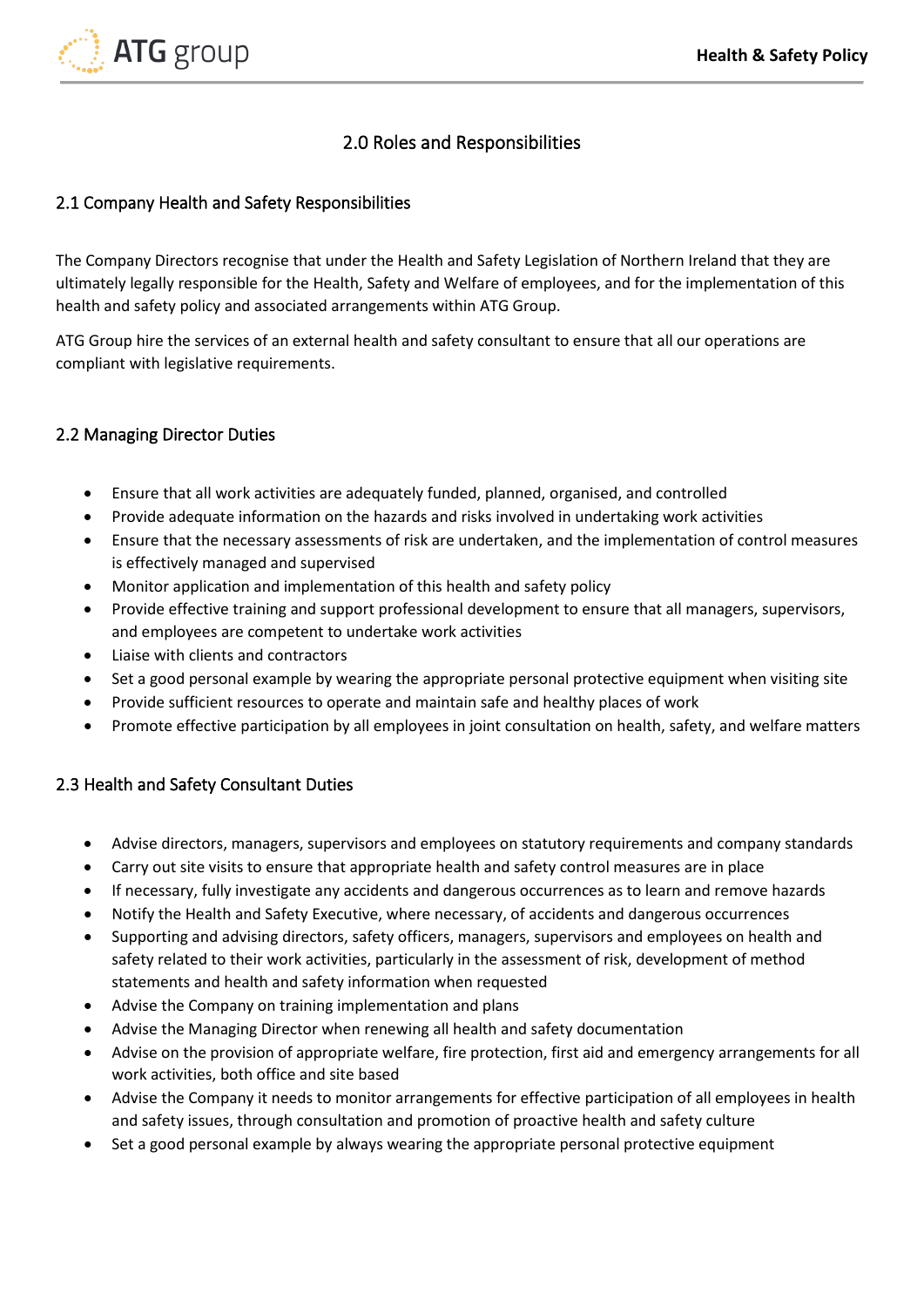

## <span id="page-5-0"></span>2.4 IMS Team Duties

- Advise directors, managers, supervisors, and employees on statutory and company standards
- Carry out site audits on company documentation
- Implement a suitable and sufficient training matrix with the company and assist with training if needed
- Ensure induction training is provided for all new employees and make them aware of specific issues
- Ensure that all safety documentation is up to date and relevant for all company circumstances
- Responsible for the appropriate distribution to relevant personnel of minutes, inspection reports and any other health and safety correspondence, as required
- Ensure that managers, supervisors, employees, and sub-contractors are complying with the appropriate statutory and company standards
- Carry out site safety inspections on a regular basis to identify any breaches of law
- Carry out toolbox talks and training
- If necessary, investigate any accidents and dangerous occurrences fully to learn and remove hazards
- Notify the Health and Safety Executive, where necessary, of accidents and any dangerous occurrences
- Compile and implement method statements and risk assessments
- Ensure equipment is regularly and properly inspected, certificated, and maintained
- Advise the Company that all records, reporting and documentation relating to health, safety and welfare must be maintained, established and up to date
- Circulate copies of procedures, instructions, and policies in accordance with company requirements and maintaining the currency of such documents by ensuring their review and revision
- Provide support to directors, managers, and supervisors in complying with their health, safety, and welfare duties
- Monitor health, safety, and welfare to ensure that practices are adhered to and that no breach of law occurs on health and safety matters
- Set a good personal example by always wearing the appropriate personal protective equipment
- Be aware of the requirements of current and relevant forthcoming legislation and establish systems to monitor compliance
- Arrange for the testing of electrical appliances on a pre-determined basis by a qualified electrician

## <span id="page-5-1"></span>2.5 Project Manager Duties

- Ensure that day-to-day health and safety procedures within their control are implemented
- Promote good health and safety, and good working practices throughout their duties
- Ensure that each project has a site-specific risk assessment and method statement
- Ensure that all accidents and near misses are reported to the IMS Team
- Liaise with site supervisors regarding any health and safety issues
- Consult employees on health and safety matters and inspect all projects in their control before commencement
- Ensure that the correct personal protective equipment is issued and used
- Utilise the non-conformance system for non-compliance on any health and safety matters
- Ensure that a first aider is appointed and that the first aid equipment is provided on projects under their control
- On projects under their control, maintain adequate welfare facilities, fire prevention and emergency procedures
- Set a good example by always wearing appropriate personal protective equipment when on site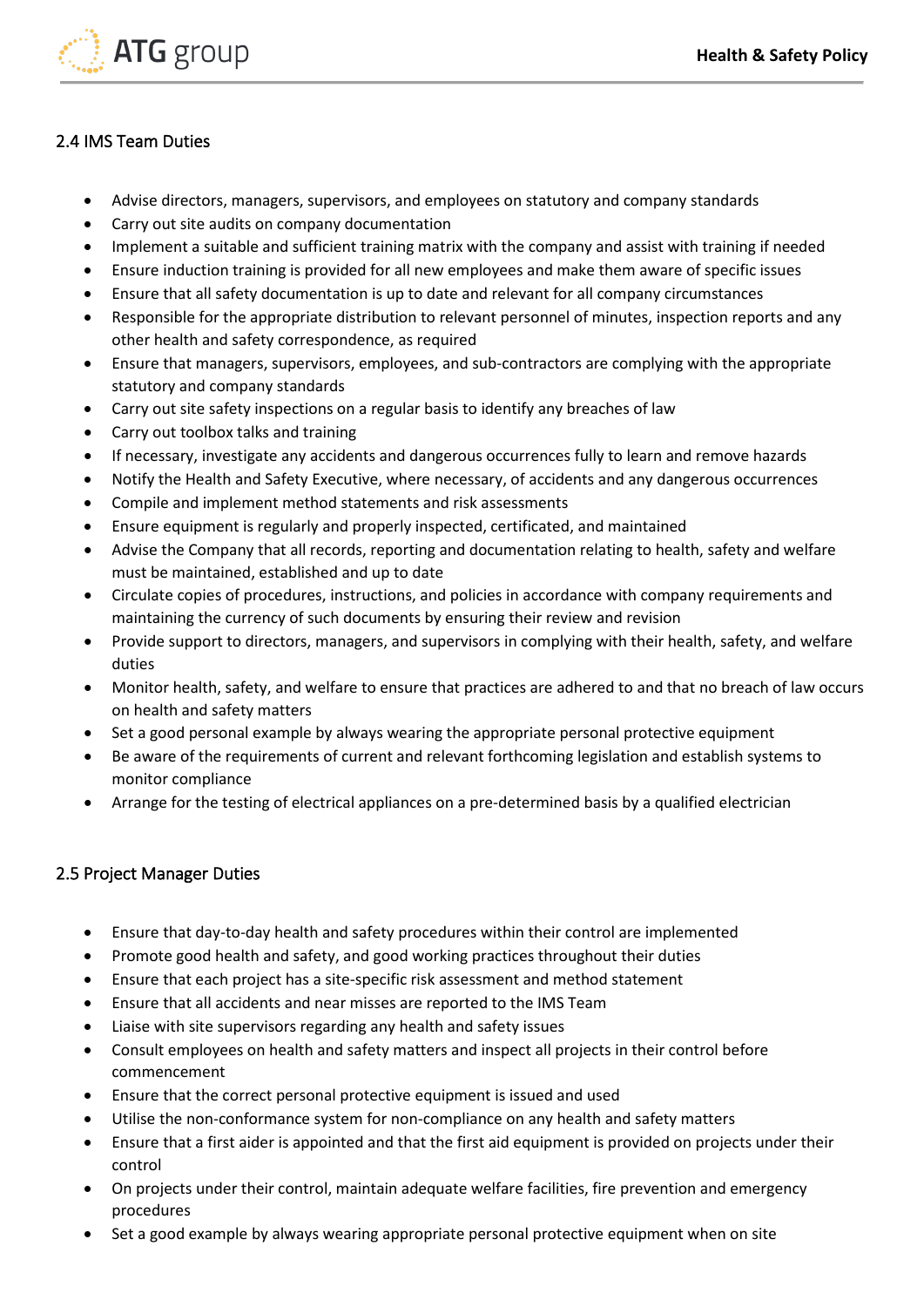

- Co-ordinate and co-operate with the IMS Team on all project health and safety issues
- Liaise with clients and sub-contractors
- Assist in the monitoring and review of company policy when requested
- Shall attend quarterly health and safety meetings and complete any assigned actions arising from this
- Shall ensure that Site Folders are issued to each site prior to commencement of operations on site

## <span id="page-6-0"></span>2.6 Site Supervisor's Duties

- Ensure that they understand the Company's procedures, guidance and instructions related to their work activities
- Promote health and safety, and good working practices always
- Ensure that the workforce is adequately trained
- Ensure that all accidents and near misses are reported to the IMS Team
- Provide comprehensive instruction to all employees, visitors, and sub-contractors on their responsibilities in relation to method statements and site rules and ensure that they take all reasonable and practicable steps to prevent unsafe working conditions and accidents from occurring
- Promote and communicate safe working practices by effective consultation with employees, subcontractors, and site operatives, e.g. toolbox talks, induction, pre-order meetings, etc
- Ensure that plant and equipment is regularly and properly inspected and maintained
- Ensure the competence of users of plant and equipment
- Ensure that they are competent to undertake the work allocated to them and not take any action that may be a danger to themselves or other
- Ensure the competence of sub-contractors
- Ensure the correct personal protective equipment is issued and used
- Utilise the disciplinary procedures for non-conformance on any health and safety requirement
- Monitor safety of work equipment and replace as necessary
- Always maintain good housekeeping
- Ensure as far as practicable that proper welfare facilities are provided.
- Set a good personal example by always wearing the appropriate personal protective equipment when on site
- Ensure work related hazards are identified and that suitable and sufficient risk assessments are in place to eliminate risk of accident and/ or injury or, where that is not reasonably practicable, reduce those risks.
- Shall attend quarterly health and safety meetings and complete any assigned actions arising from this

## <span id="page-6-1"></span>2.7 Office Manager's Duties

- Ensure allocation of appropriate office resources to operate and maintain safe and healthy places of work
- Ensure that work activities are undertaken without risk to health and safety
- Ensure that the office has a first aider responsible for first aid
- Ensure office induction training and fire escape instruction is provided for all new office staff
- Ensure that all work activities within the office are adequately planned, organised, and controlled
- Ensure the provision of suitable office equipment, materials and if needed, personal protective equipment and promote its proper use and maintenance
- Ensure that all accidents and near misses are reported to the IMS Team
- Ensure provision of appropriate welfare, fire protection, first aid and emergency arrangements for all office activities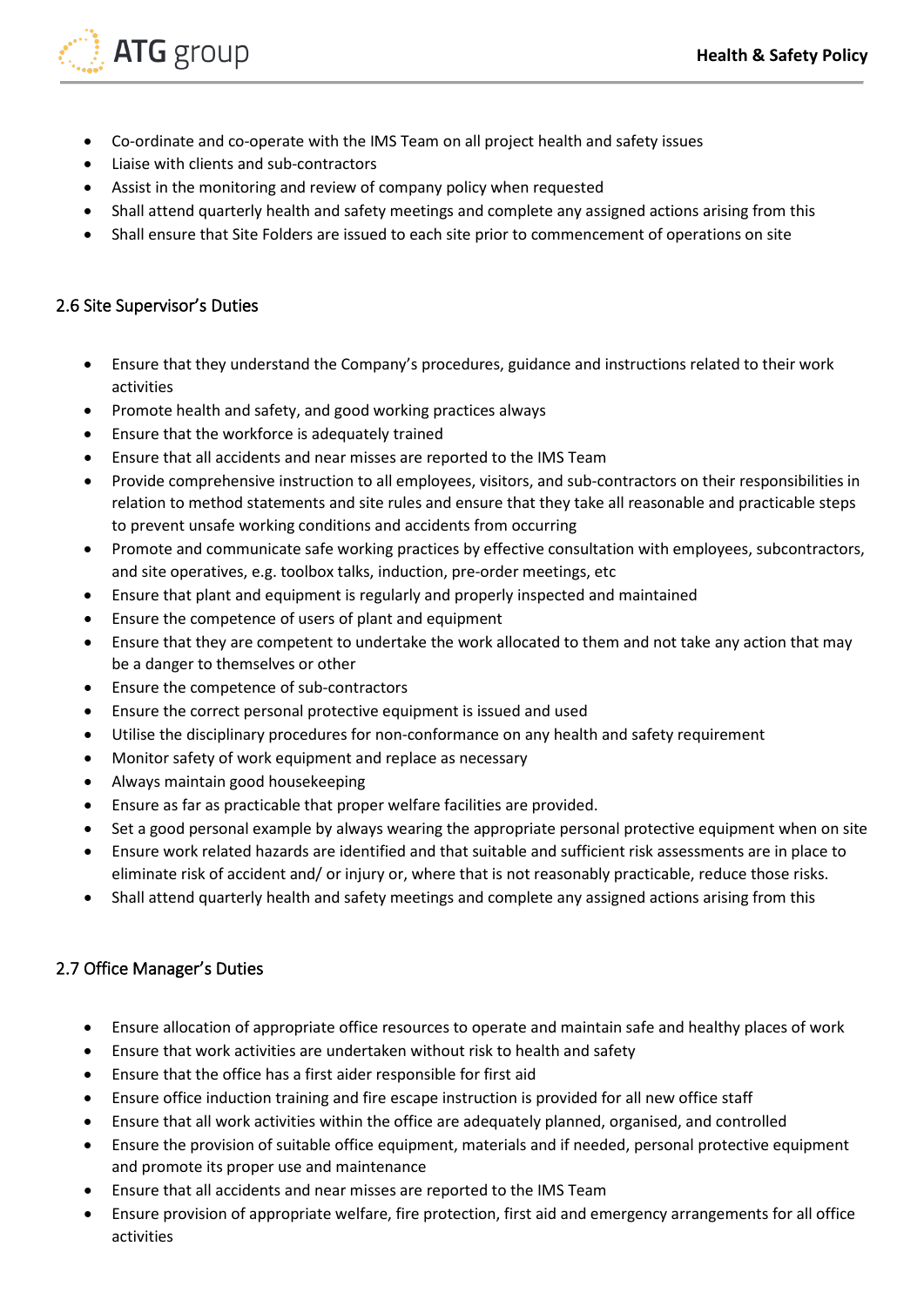- Ensure office equipment is regularly and properly inspected and maintained
- Promote effective participation by all employees in consultation on health, safety, and welfare matters
- Ensure there is provision of effective office training and professional development to establish that all employees are competent to undertake the allocated work activities
- Ensure that fire drills are arranged for the Company premises on at least a bi-annual basis
- Provide effective office arrangements to undertake the management of health and safety throughout the Company's premises, such arrangements will include the provision to undertake regular inspections and audits
- To assist in the monitoring and review of the company policy when requested

#### <span id="page-7-0"></span>2.8 General Employees' Duties

**ATG** group

Employees other than those that fall within the definitions above shall:

- Work with reasonable care to ensure the health and safety of themselves, others, and their working environment
- Ensure they understand the instructions provided and work in strict accordance with those instructions and the relevant training they have undergone
- Take care of their health through correctly using equipment, materials, and controls, cooperating with measures used to minimise ill-health including the early reporting of concerns, wearing of PPE as identified by risk assessments, etc
- Co-operate with those allocated with health and safety responsibilities
- Report problems, hazards, or potential hazards in relation to safety, health and welfare to the health and safety representative
- Immediately report any accidents or near misses to the IMS Team

#### <span id="page-7-1"></span>2.9 Sub-contractors' Duties

- All sub-contractors undertaking work for ATG Group have a duty to comply with all statutory and Company requirements in respect of health, safety, and welfare
- Shall provide any health and safety related documentation as requested
- Shall provide valid copies of thorough examination or inspection certificates, as applicable for equipment anticipated to be used on Company worksites or premises, whether owned or hired from a third party
- Shall be inducted to site by a Project Manager or Site Supervisor before any work commences
- Advise the Site Supervisor immediately in the event of an accident or near miss arising
- Fully co-operate in the event of an investigation being undertaken following an incident on site
- Advise the site supervisor immediately of any unforeseen hazards which arise during works and if necessary, cease all activities until the hazard has been removed or controlled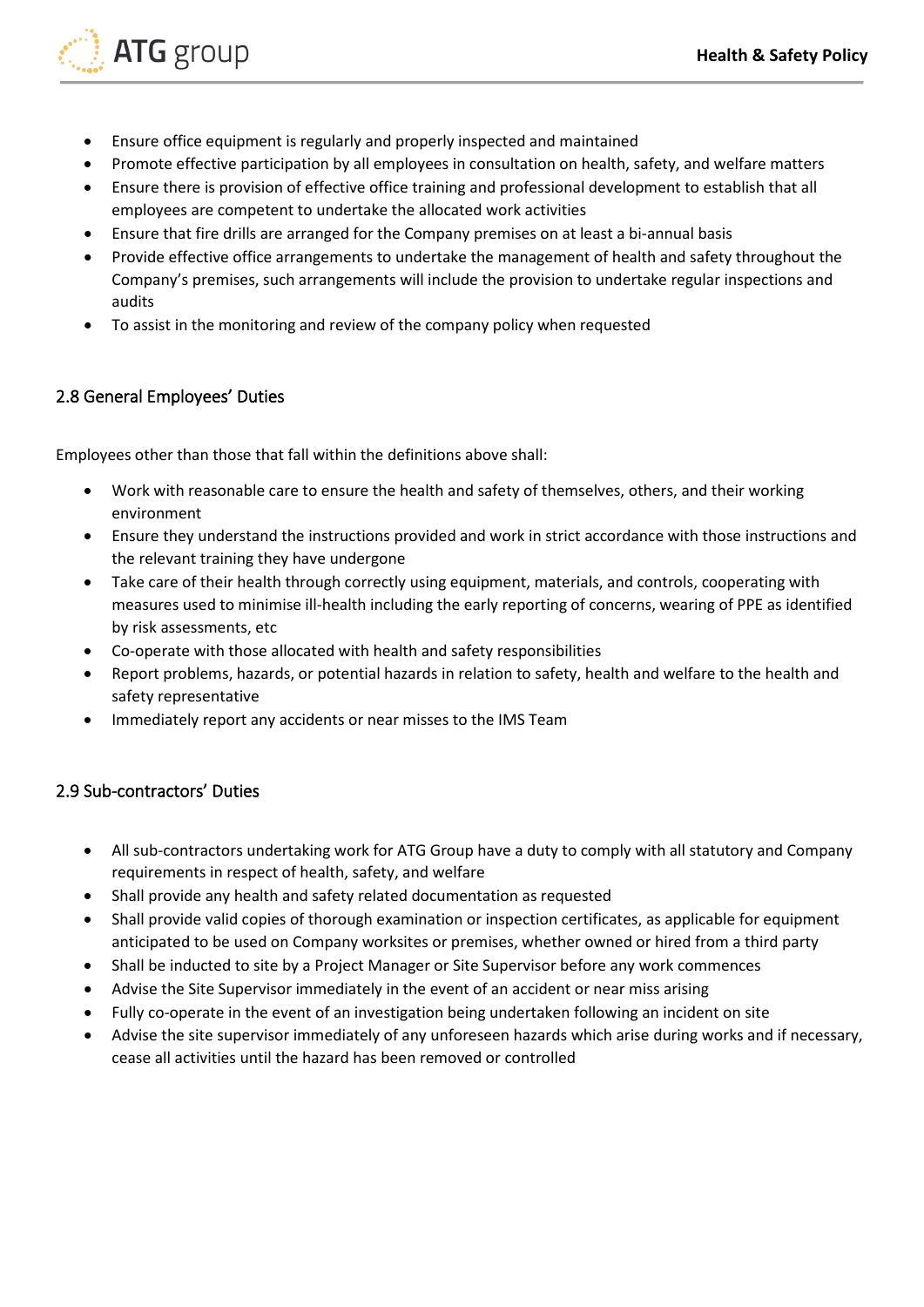

## 3.0 Safety Arrangements

#### <span id="page-8-1"></span><span id="page-8-0"></span>3.1 Asbestos

ATG Group employees are not permitted to undertake any licensed work involving asbestos containing products. Only competent and trained employees shall undertake non-licensed tasks which involve low risk type works and abide by training provided. All workers carrying out non-licensed work with asbestos must be under health surveillance by a doctor.

If any material or dust is uncovered on site and it is suspected to be asbestos, assume it is asbestos until deemed otherwise. The HSE has issued safe working practice guidance for working on small amounts of asbestos containing material. However, these only apply after a suitable and sufficient risk assessment and survey have been completed by a competent person which determines that 'control limits' will not have been exceeded.

#### <span id="page-8-2"></span>3.2 Consultation and Information

ATG Group is committed to effective employee consultation encouraging all levels of employee consultation on health, safety and welfare issues and seeks to create an environment where everyone is valued, and all views are listened to. Every opportunity and encouragement are given to employees to discuss safety matters through quarterly safety meetings. Also, that relevant health and safety information is made available to all employees, through staff meetings, toolbox talks, monthly campaigns, and notices.

The Company will consult its employees on health and safety continually by listening and talking about:

- Health and safety and the work of the employees
- How risks are controlled within the company
- The best ways of providing information, training, and professional support

Consultation is a two-way process allowing staff to raise any concerns and influence the company's decisions on the management of health and safety.

## <span id="page-8-3"></span>3.3 Control of Substances Hazardous to Health (COSHH)

The company will ensure that a suitable and sufficient assessment is made of all substances used at work and that all necessary control measures and records are maintained in accordance with all current regulations.

All necessary precautions will be taken in the use, storage and transportation of any material or substance. The least hazardous type of any substance will be used or purchased to minimise any associated risk.

No new substances will be introduced into the workplace until the information regarding possible hazards and the necessary precautions to be observed have been fully evaluated by a competent person.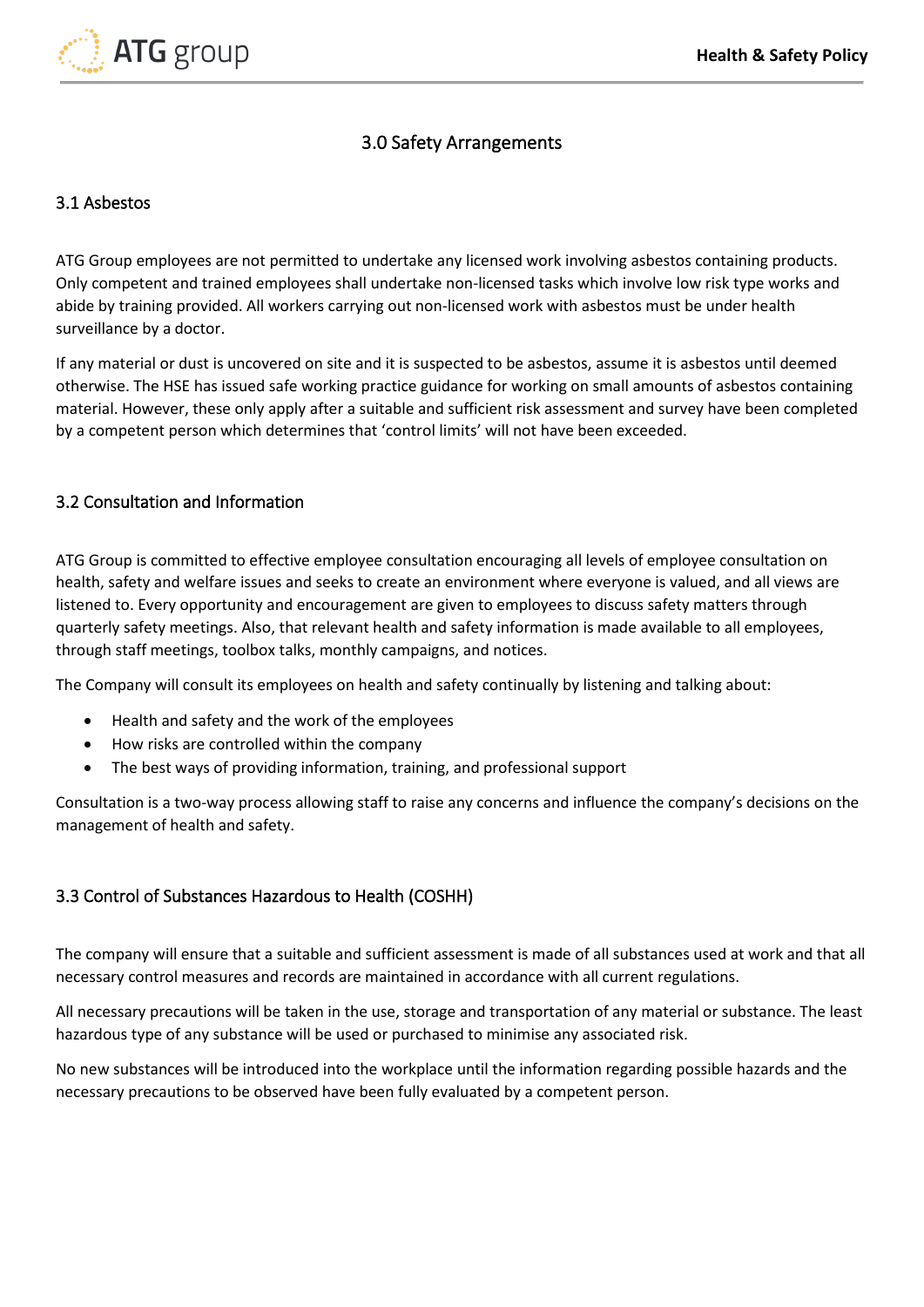

## <span id="page-9-0"></span>3.4 Display Screen Equipment

The Company will ensure that suitable and sufficient workplace assessments are made to establish that workstations are safe and considered necessary to satisfy regulation, requirement or recommendation, suitable and sufficient ergonomic furniture and equipment will be made available to the users of display screen equipment.

The Company will provide any necessary information and training to ensure employees can use display screen equipment and workstations safely and know how to make best use of it and to avoid health problems.

## <span id="page-9-1"></span>3.5 Driving at Work

The Company operates a Company Car Policy which outlines the requirements of those driving Company vehicles and those using their own vehicles at work. Please refer to the Company Car Policy document for full details of the Company's rules and requirements for driving at work

#### <span id="page-9-2"></span>3.6 Electricity at Work

All electrical equipment which the Company uses will be supplied, installed, maintained, or used in accordance with current regulations. A trained and competent person will carry out inspection and tests on all portable electrical appliances. No power tools or electrical equipment of voltage greater than 110 volts shall be used on sites unless special arrangements are made.

Faulty equipment must be withdrawn from service and either repaired or correctly disposed of. All faults that develop between formal test intervals must be immediately reported to the IMS Team.

## <span id="page-9-3"></span>3.7 Emergency Procedures

An assessment will be made of the risk of serious and imminent danger, at the workplace and control measures for dealing with emergencies established.

Specific arrangements will be made for:

- Personal contamination
- Spillages of herbicides
- Medical emergency
- Fire
- Suspected poisoning of animals
- Emergency spill response
- **Asbestos**
- Encountering buried services
- Traffic accidents
- Rodents
- Safe use of herbicides
- Dust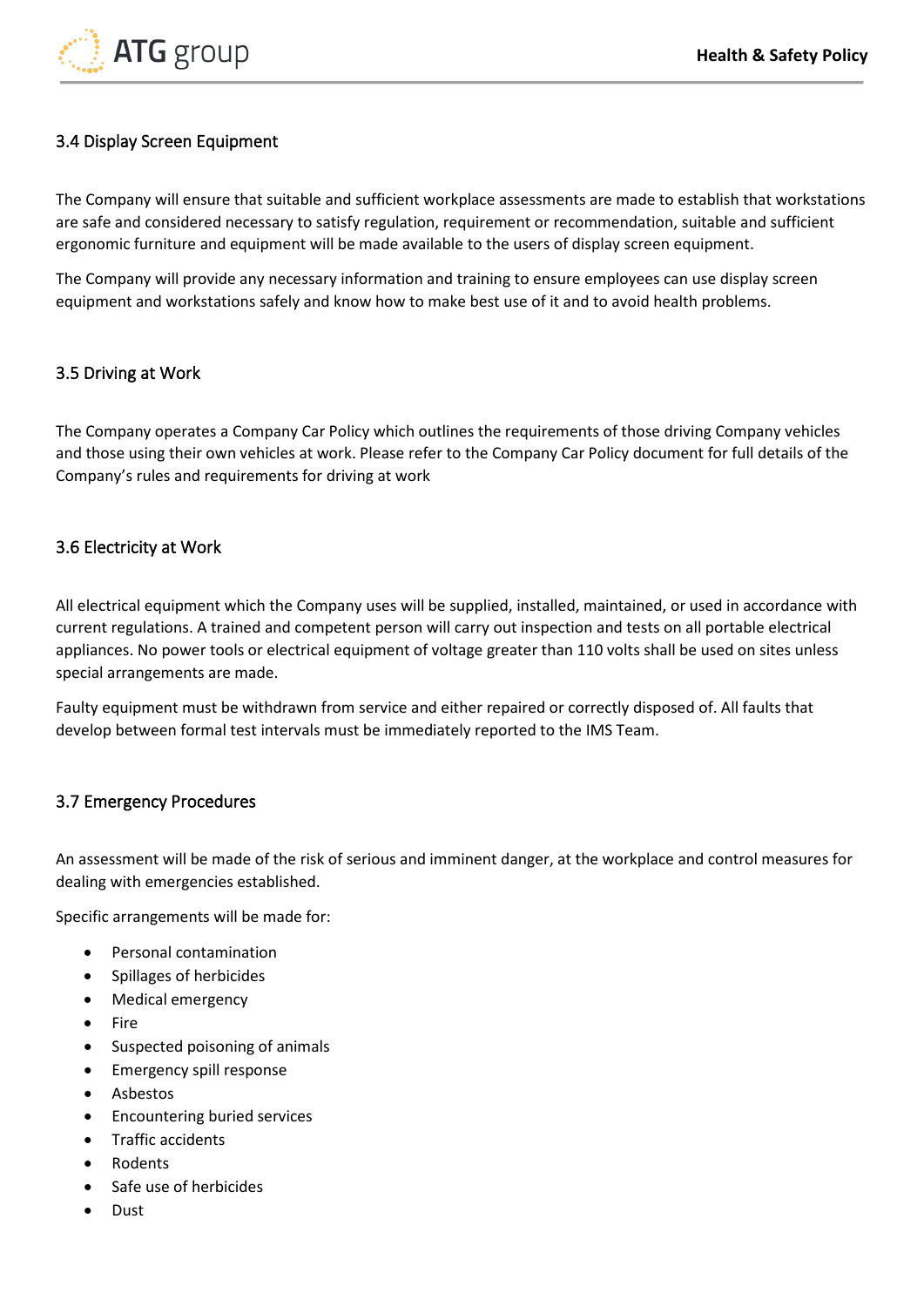

#### <span id="page-10-0"></span>3.8 Excavations

Risk assessments shall be undertaken prior to any excavation works and control measures put in place to ensure a safe working environment and safe means of rescue. Throughout the excavation work, Site Supervisors will need to monitor the operation to ensure safety method statements and risk assessment controls are being followed. All excavations must be examined daily.

It is important that excavations are properly planned, with adequate support or battered systems developed, to prevent collapse.

#### <span id="page-10-1"></span>3.9 Fire Safety

The Company will appoint competent fire marshals in all its offices and construction sites who will carry out regular inspections of firefighting equipment, fire alarms and emergency lights as well as carry out regular tests of the fire alarms and emergency lights and arrange for fire drill to be conducted on a regular basis.

The Company will ensure that all facilities, equipment, and devices provided in respect of fire safety will be adequately maintained. All fire extinguishers, fire alarms and emergency light systems will be serviced annually.

#### <span id="page-10-2"></span>3.10 First Aid

It is the Company's objective that at least one first aider is available within our Company premises and that all site supervisors are qualified in first aid.

Adequate first aid facilities are provided and maintained within our premises, at all work sites and within all company vehicles. Names of first aiders will be displayed at first aid points and at prominent positions on all premises and sites.

Accidents must be reported to the IMS Team.

#### <span id="page-10-3"></span>3.11 General Safety

ATG Group recognises that the safety of all employees, visitors and sub-contractors is enhanced by the maintenance of, so far as is reasonable, a workplace free from risk.

Regular checks will be made by all employees to remove hazards, such as trailing wires, inappropriate furnishing arrangements, obstructed fire escape routes, unhealthy or unclean conditions and other hazards which it is in their immediate control to deal with.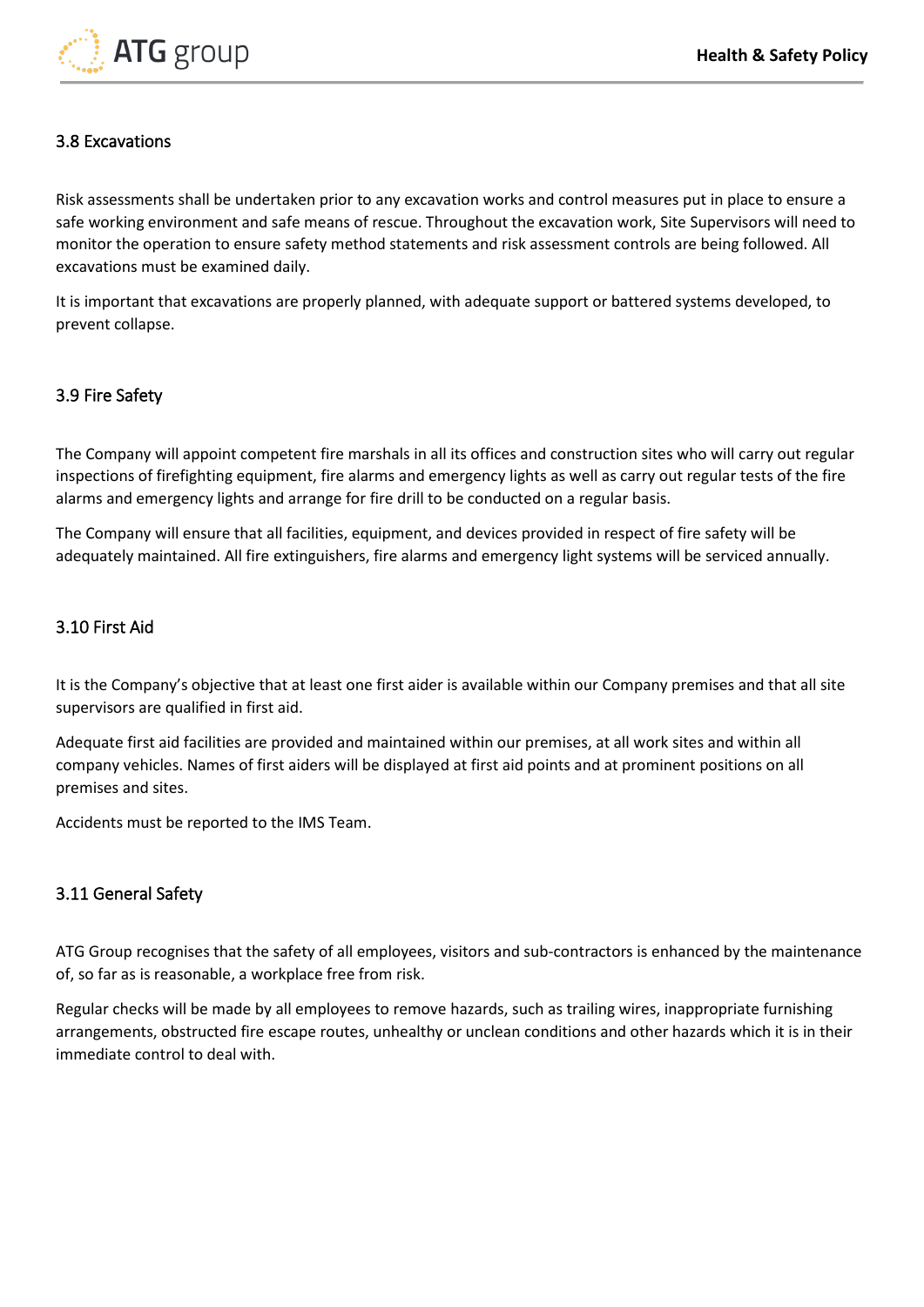

## <span id="page-11-0"></span>3.12 Health Surveillance

Health surveillance is about systematically watching out for early signs of work-related ill health in employees exposed to certain health risks. Health surveillance is treated as being appropriate where the exposure of an employee to a substance hazardous to health is such that an identifiable disease or adverse health effect may be related to the exposure.

The Company shall ensure that wherever necessary, appropriate health surveillance shall be carried out by a competent person however it should be remembered that health surveillance is not a substitute for adequate control measures; it provides an early indication of problems and may suggest that control measures are not working properly.

#### <span id="page-11-1"></span>3.13 Incidents

In the event of an incident occurring, the following guide applies:

| <b>Type of Incident</b>                                                                                                                                                                             | <b>Action to be Taken</b>                                                                                                                                                                                                                                                                                                                                                            |  |
|-----------------------------------------------------------------------------------------------------------------------------------------------------------------------------------------------------|--------------------------------------------------------------------------------------------------------------------------------------------------------------------------------------------------------------------------------------------------------------------------------------------------------------------------------------------------------------------------------------|--|
| Accident resulting in a fatality                                                                                                                                                                    | Notify the HSE as soon as possible by telephone<br>1.<br>Notify the Managing Director and IMS Team by<br>2.<br>telephone<br>3. Upon full investigation, a member of the IMS Team<br>will complete form F2508 (GB) or NI2508 (NI) and<br>forward it to the appropriate HSE area office within<br>ten days of the accident<br>The IMS Team will undertake incident investigation<br>4. |  |
| Accident resulting in major injury or<br>admission into hospital for more than 24<br>hours                                                                                                          | As above                                                                                                                                                                                                                                                                                                                                                                             |  |
| Accident resulting<br>in a<br>person<br>being<br>incapacitated for work for over three days (NI)<br>and seven days (GB). This excludes the day of<br>the accident but includes any non-working day. | 1. Notify the Project Manager and health and safety<br>representative by telephone<br>2. A member of the IMS Team will complete form<br>F2508 (GB) or NI2508 (NI) and forward it to the<br>appropriate HSE area office within ten days of the<br>accident<br>3. Health and safety representative will undertake<br>incident investigation                                            |  |
| Accidents less than three days                                                                                                                                                                      | 1. Accident book<br>A member of the IMS Team will undertake incident<br>2.<br>investigation                                                                                                                                                                                                                                                                                          |  |
| Near misses and dangerous occurrences                                                                                                                                                               | 1. A member of the IMS Team will undertake incident<br>investigation                                                                                                                                                                                                                                                                                                                 |  |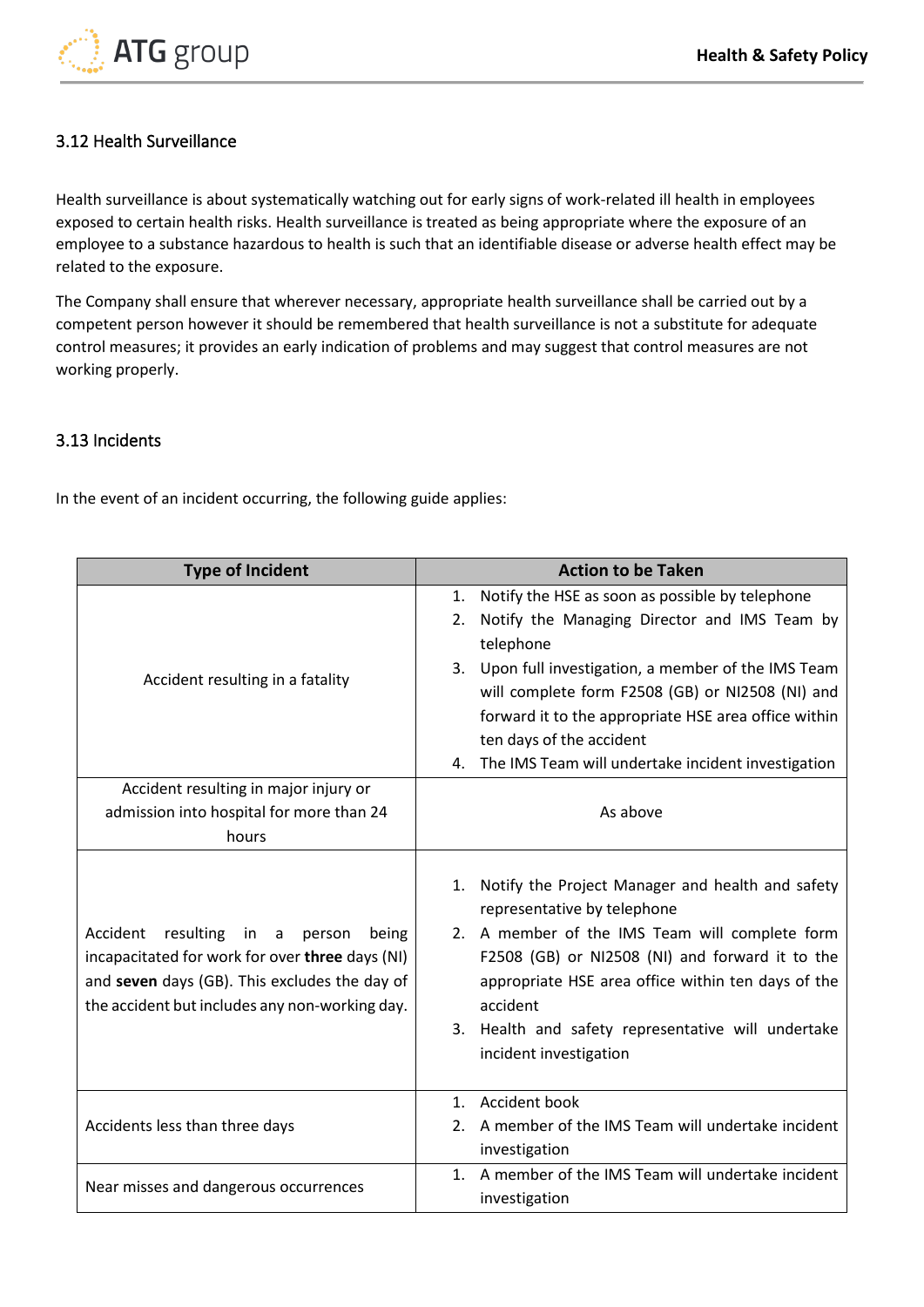

Please note details of all above accidents and significant occurrences of work-related ill-health must be entered in the accident book as must all accidents resulting in injury, however trivial.

ATG Group tries to achieve a target of zero accidents and will investigate all accidents reported by the employees.

#### <span id="page-12-0"></span>3.14 Ladders

Ladders will only be used as a place to work at height if risk assessments demonstrate that the use of more suitable equipment is not justified because of the low risk, the short duration of use and that existing features on site cannot be altered.

Ladders will be securely fixed or footed, be set on firm ground, be of the correct standard and will be regularly inspected for damage.

#### <span id="page-12-1"></span>3.15 Lifting Operations

ATG Group will ensure that only competent people use or oversee lifting operations and equipment used is regularly inspected.

No lifting operation shall be performed if:

- The operator is not completely satisfied with the strength and/or stability of the lifting equipment
- The operator is not completely satisfied with security of the load
- The operator is not completely satisfied with safety of people on the ground
- Certification, inspection or markings of vehicle or tackle are missing
- The operator is not completely satisfied with conditions in place (wind, soft ground etc.)

All loads should receive the appropriate assessment and planning so that safety and stability is retained throughout.

#### <span id="page-12-2"></span>3.16 Lone Working

Lone working is permitted when it is deemed that the job is of such a nature that a single person could competently and safely complete the tasks required. Where lone working is required, a risk assessment shall be carried out and appropriate controls defined and implemented. Lone workers should not be exposed to more risks than a group of employees working together. In certain cases, lone working is not permissible, and the worker will be physically supervised.

The tasks which must never be undertaken while working alone are those which involve any form of entry into a confined space, and any form of work involving live electrical conductors (even if you are qualified to do so).

Tasks which are best avoided when working alone if this is possible, include:

- Welding, burning and other hot work
- Handling dangerous substance
- Working at height
- Work involving excessive manual handling
- Working under vehicles or heavy plant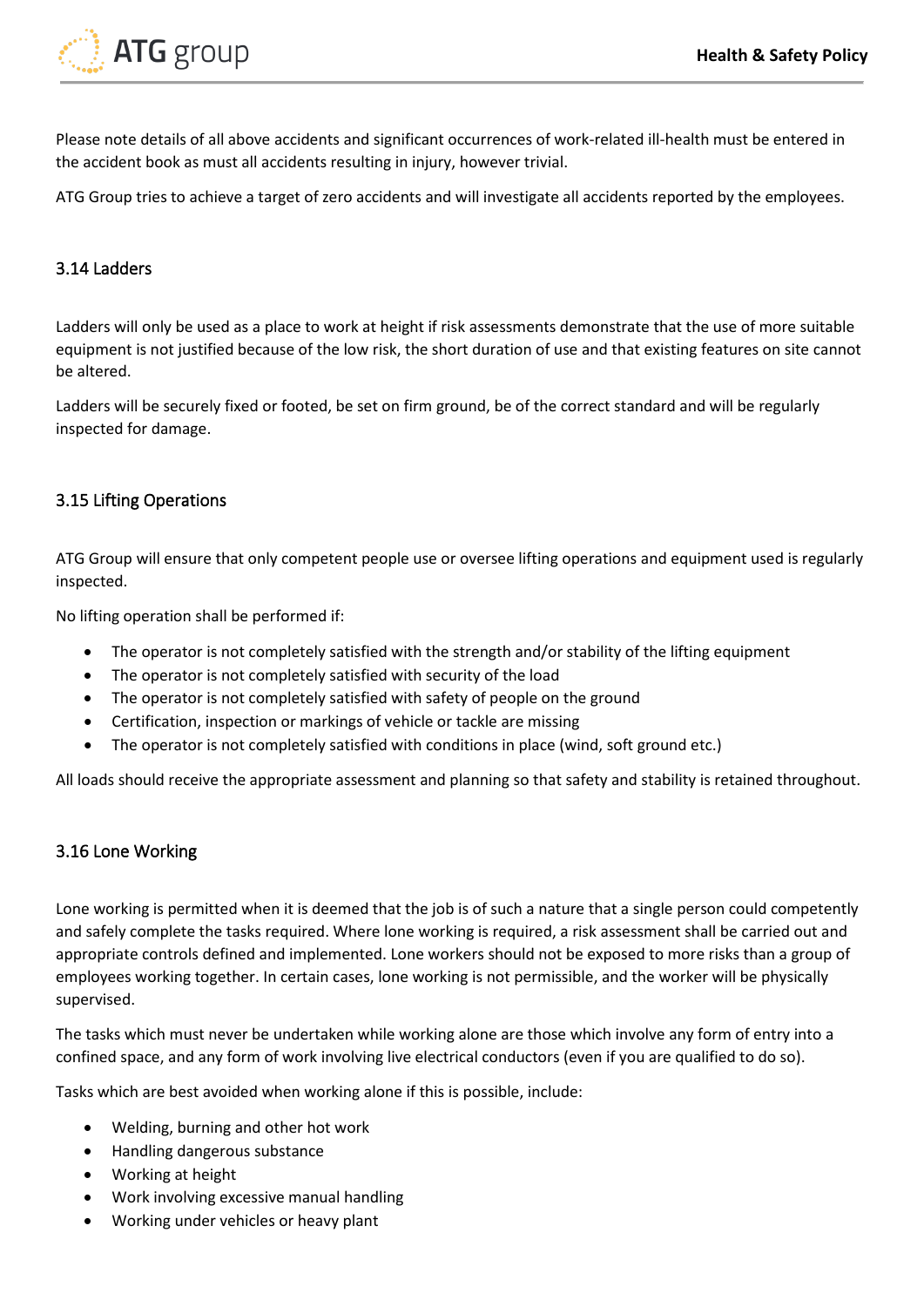

Regular communication is to be undertaken between the lone worker and the office by telephone.

## <span id="page-13-0"></span>3.17 Manual Handling

Where reasonably practicable, the Company will avoid manual handling. Where manual handling is unavoidable, assessment of all loads, the working environment and the staff who handle the loads will be made.

Employees will be instructed in the correct methods of lifting and handling loads which they are required to handle at work, with regular toolbox talks to reinforce this message.

No person will be required to lift, move, or carry any load, which they feel could be harmful to their health.

Where assessed as necessary the appropriate control measures will be recorded as part of the risk assessment, put into operation, maintained, and monitored as to their effectiveness.

## <span id="page-13-1"></span>3.18 Members of the Public and Visitors

ATG Group draws attention to all employees, of the need to be vigilant in the care of visitors and members of the public in the vicinity of our sites or workplaces.

Special care will be needed in the event of an accident to ensure that an appropriate person gives first aid and that requirements for reporting of the accident are satisfied.

In the event of a fire all reasonable efforts will be made by the employees and fire warden to ensure evacuation of members of the public and visitors from the premises.

All reasonably practicable measures are taken to prevent unauthorised access to site and secure any interface with the public.

Measures considered include:

- Fencing or hoarding to prevent unauthorised access to the site
- Securing and immobilising plant and equipment
- Backfilling or securely fencing off deep excavations
- Covering manholes securely
- Spoil heaps will be as a low as possible and battered and sealed to a safe angle of repose

#### <span id="page-13-2"></span>3.19 Noise and the Environment

ATG Group will assess all noisy operations with the aim to limit the exposure to employees to a minimum and reducing the nuisance effect on others. Where practical, quieter plant and equipment will be used.

If it is not possible to reduce noise levels, employees must wear ear defenders supplied to them and follow all advice and training given.

Before work commences, the Company will assess the effect on the environment of any work being done. Provisions will be made to eliminate any sources of environmental damage or pollution or establish sufficient control measures to minimise any harmful activities.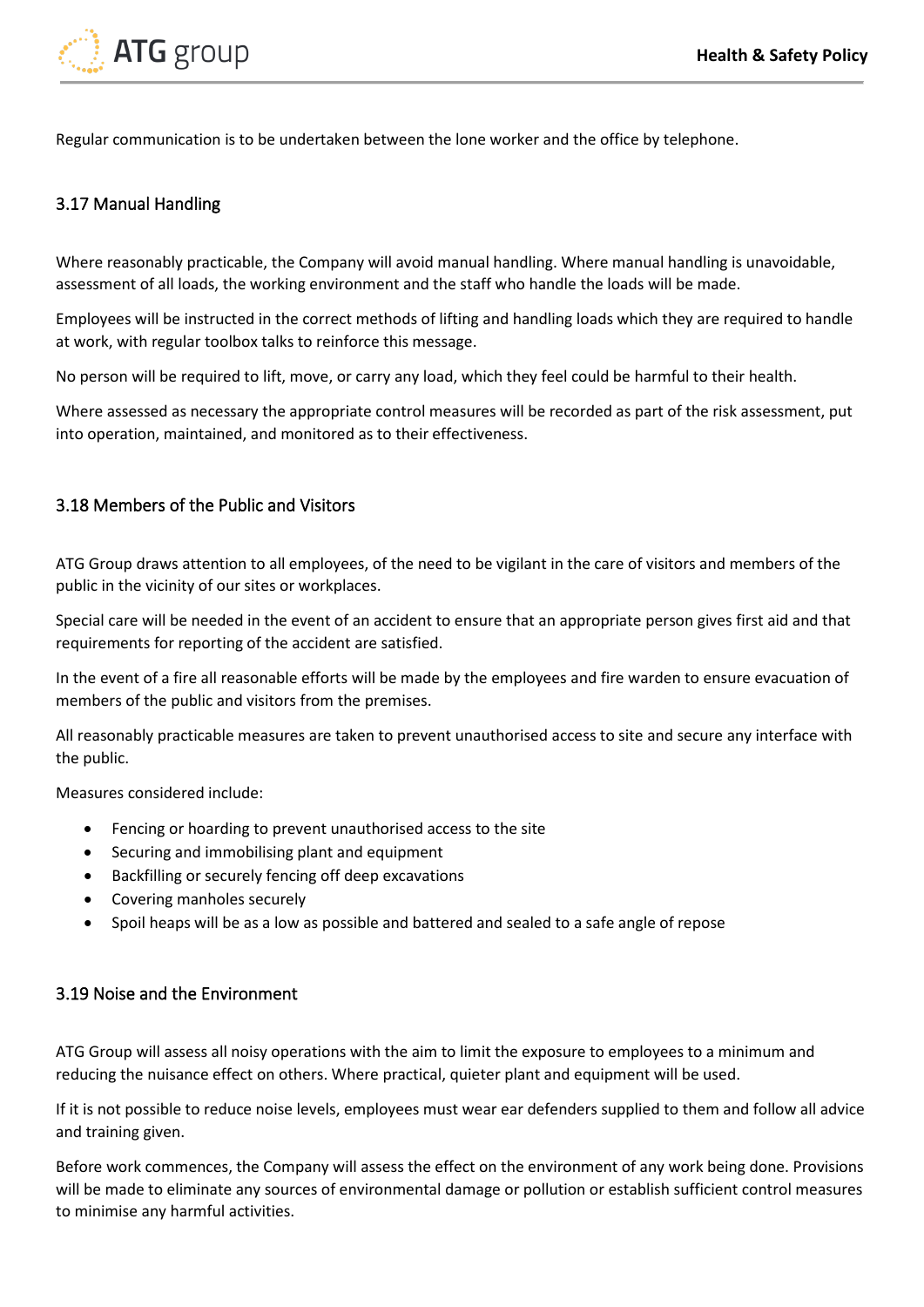

## <span id="page-14-0"></span>3.20 Personal Protective Equipment (PPE)

Suitable and sufficient personal protective equipment will be available for individuals where such equipment is assessed as necessary or required by regulations or recommended by guidance. Only when the adoption of reasonable engineering or management control are unable to reduce a hazard to an acceptable level will personal protective equipment be supplied and used by the operative.

The Company will ensure that employees who need to wear protective equipment are properly trained and advised in its use and maintenance.

It is company policy that the following PPE is always worn on site, unless indicated otherwise:

- Safety helmet
- High visibility vest or jacket
- Safety footwear with toe and sole protection

Where specific hazards are highlighted by risk assessments, any additional PPE needed will be provided and instruction/training will be given in its correct use.

#### <span id="page-14-1"></span>3.21 Plant and Equipment

ATG Group recognises that hazardous situations involving plant, equipment, vehicles, and tools must be adequately controlled to avoid injury, loss or damage to people, property or the environment.

It is the policy of the Company that the management will select and provide plant and equipment which:

- Is suitable for the work at hand
- Is fitted with the necessary guards and emergency stops etc. as required
- Is well maintained and always kept in good condition
- Have the required test certificates which are current and up to date

ATG Group will ensure that operation of any plant and equipment is authorised and only undertaken by competent persons with the necessary knowledge, skills, and training.

Sub-contractors and hire companies will be required to ensure that all plant, vehicles, equipment, and tools, are supplied in a safe and good mechanical condition and accompanied by a thorough examination and inspection certificate if applicable, or other appropriate record which indicates when the item of equipment was last tested, inspected, maintained, etc. Any defective item of plant or equipment or any item found not to be satisfactorily inspected and maintained shall be taken out of use until appropriate action has been taken by the supplier or subcontractor to rectify the defect.

Staff are reminded of their duty to visually inspect plant daily. They are also reminded to ensure that equipment is isolated when not in use, and so avoiding either the use or temptation for persons to use equipment for which they are not authorised to use.

ATG Group see the use of mobile phones as being an essential part of modern business, but stresses that users of plant and equipment must ensure that their machines are stationery, handbrake on and in neutral or switched off before answering or making calls.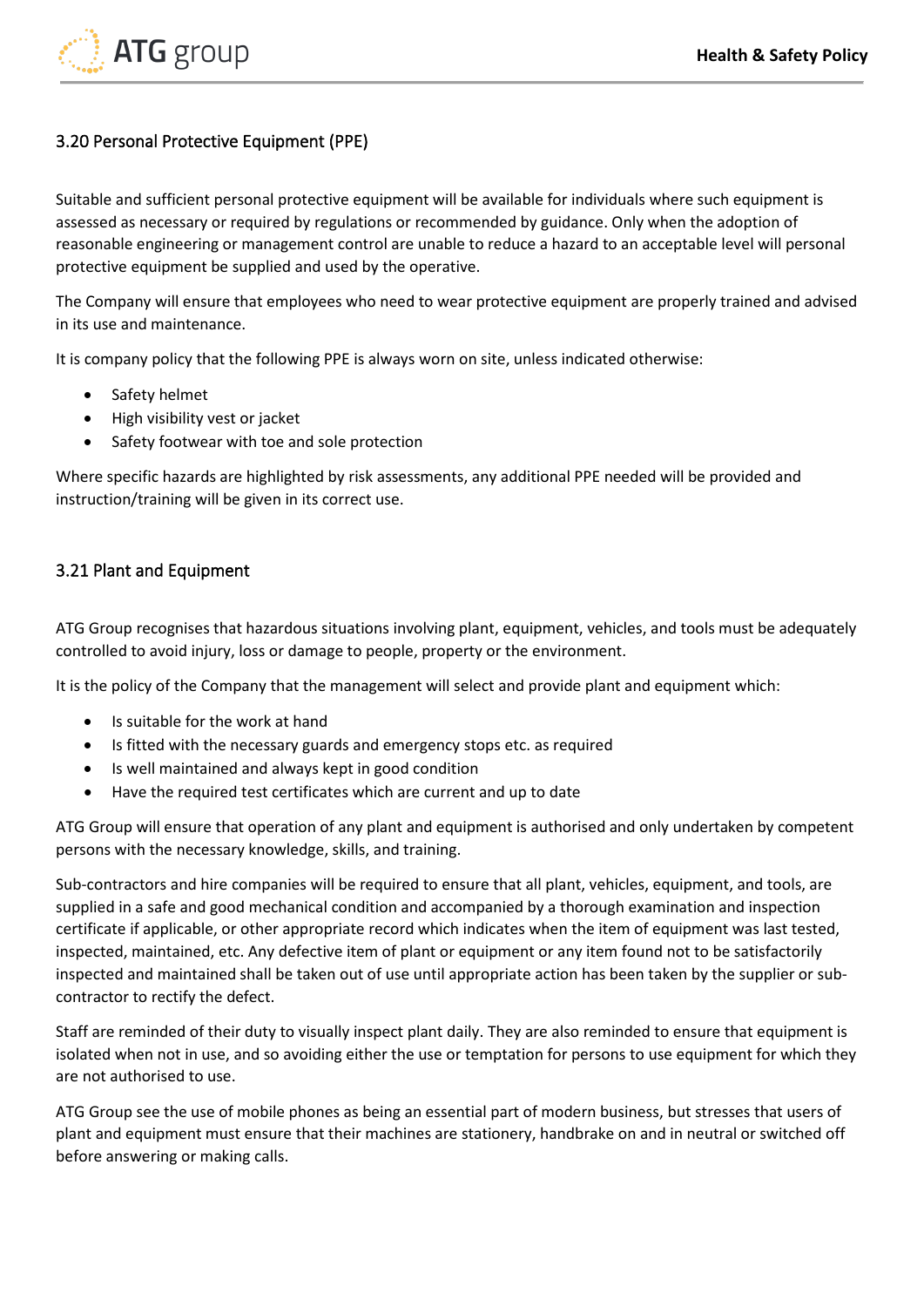

## <span id="page-15-0"></span>3.22 Respiratory Protective Equipment (RPE)

All staff supplied with face fit masks are required to be clean-shaven at the point that they are face fit-tested for FFP3 respirators. Staff should be aware that having stubble or a beard is likely to negatively impact upon the effectiveness of the FFP3 respirators.

All employees are strongly encouraged to be always clean shaven to be prepared if there is a requirement to wear an FFP3 respirator.

It might be requested that staff be clean shaven and that tight fitting FFP3 respirators are worn if circumstances dictate. Staff in these circumstances will be required to comply with the request to be clean shaven.

It is recognised that there will be some staff for whom the use of FFP facemasks may be unsuitable e.g. for medical reasons. In these instances, alternative RPE will be investigated and supplied that does not rely on the tight seal.

#### <span id="page-15-1"></span>3.23 Risk Assessments

The completion of Risk Assessments is a requirement of the Management of Health and Safety at Work Regulations. The regulations place a duty on the employer to carry out a suitable and sufficient risk assessment when a significant risk is identified. The risk assessment should identify those at risk, the level of risk and detail the preventative and protective measures.

Operatives must receive a briefing on any risk assessment and sign an acceptance sheet before commencing work.

#### <span id="page-15-2"></span>3.24 Site Housekeeping

Sites will be maintained as far as reasonably practicable in a tidy and orderly condition. Materials are to be stored in a safe and secure manner. Materials are to be managed so that only the minimum amounts of materials are stored on site at any one time.

#### <span id="page-15-3"></span>3.25 Stress Management

ATG Group is committed to protecting the health, safety, and welfare of our employees. We recognise that workplace stress is a health and safety issue and acknowledge the importance of identifying and reducing workplace stressors.

ATG Group will ensure:

- Workload allocation is monitored, taking account of aspects of employee wellbeing
- Staff receive adequate information and support from colleagues and line managers
- Equality, diversity, and inclusion are promoted, as well as a workplace free from harassment and bullying
- Staff understand their roles and responsibilities
- Staff are involved and consulted about organisational changes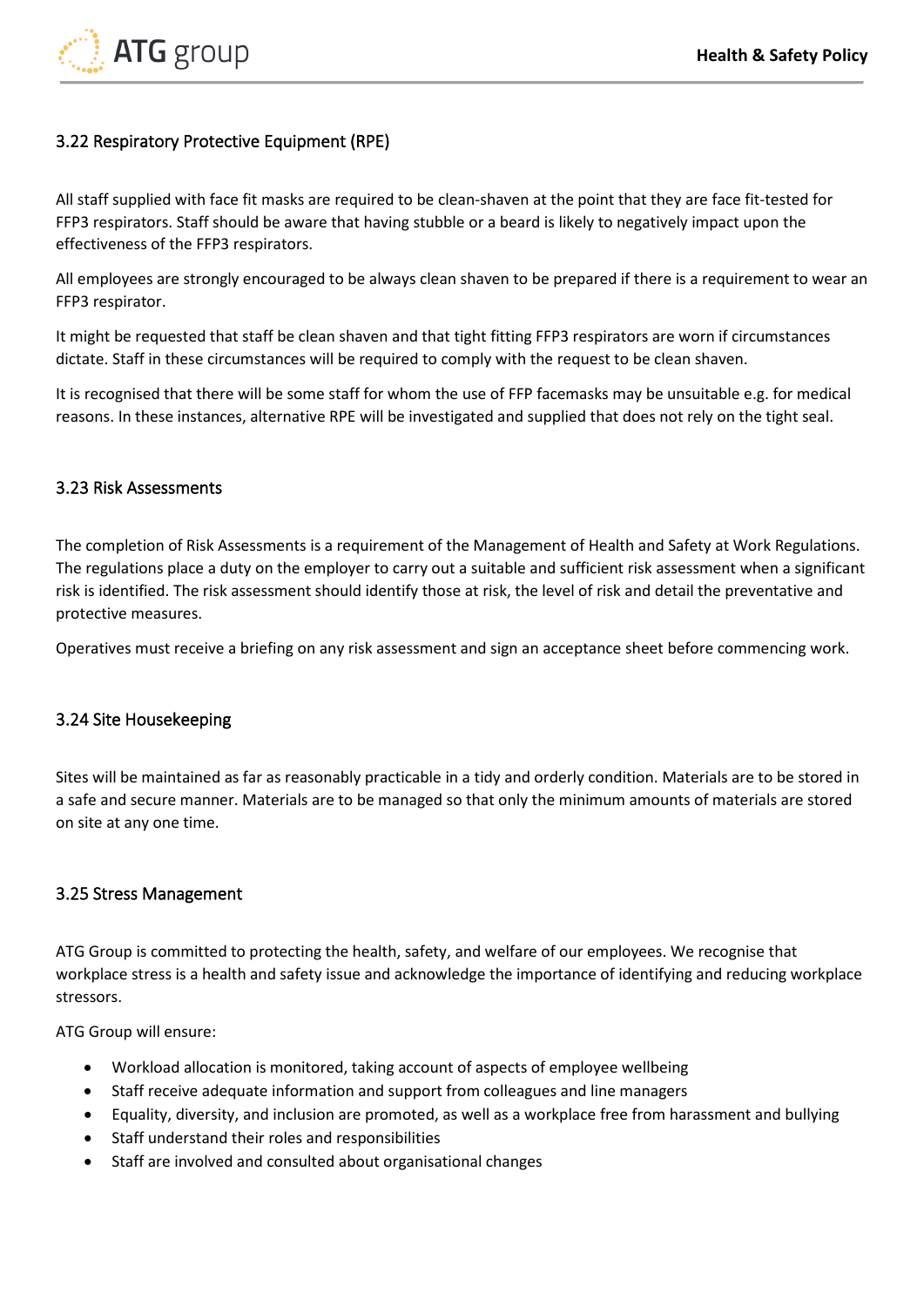

## <span id="page-16-0"></span>3.26 Training

We will ensure that appropriate training in health and safety matters is provided for employees to ensure that they have sufficient knowledge, skills, and information to allow them to carry out their duties safely.

All new staff will receive induction training, to be followed by specific on the job training by the manager or supervisor and an external training body where necessary. This training will include a verbal interpretation of the health and safety policy. The Company will maintain records of all training.

Only trained operatives will be allowed to operate plant and certain items of equipment. Evidence of competence will be required from direct employees and employees of sub-contractors before being allowed to operate items of plant or equipment.

#### <span id="page-16-1"></span>3.27 Welfare Facilities

In general, ATG Group will ensure, and where necessary make separate for men and women, that all workers under their control have:

- Adequate toilet facilities that are clean and well serviced
- Washing facilities that are adequate for the activities taking place, conveniently placed, have hot and cold running water and drying facilities
- Suitable rest facilities to take breaks with seating

The number and sizes of facilities will be dependent on the size and nature of the project.

Suitable arrangements will be made to ensure that welfare facilities are always maintained and kept in a clean and hygienic condition

## <span id="page-16-2"></span>3.28 COVID-19 Response – Office

ATG Group is committed to protecting the Health and Safety of all employees, and external parties which may be associated with them. For this reason ATG Group have implemented a system to maintain and preserve the Health and Safety of all those mentioned in response to the COVID-19 pandemic:

- Staff are kept up to date with all important documentation or workplace changes because of COVID-19
- Staff have access to appropriate PPE to protect themselves and others from viral transmission
- Good hygiene standards are promoted throughout the workplace, and staff have access to hand cleaning facilities upon entry and exit of all company buildings
- Sanitising stations are promoted to encourage staff to maintain cleanliness within the working environment
- Staff understand social distancing and measures have been put in place to reduce contact between one another